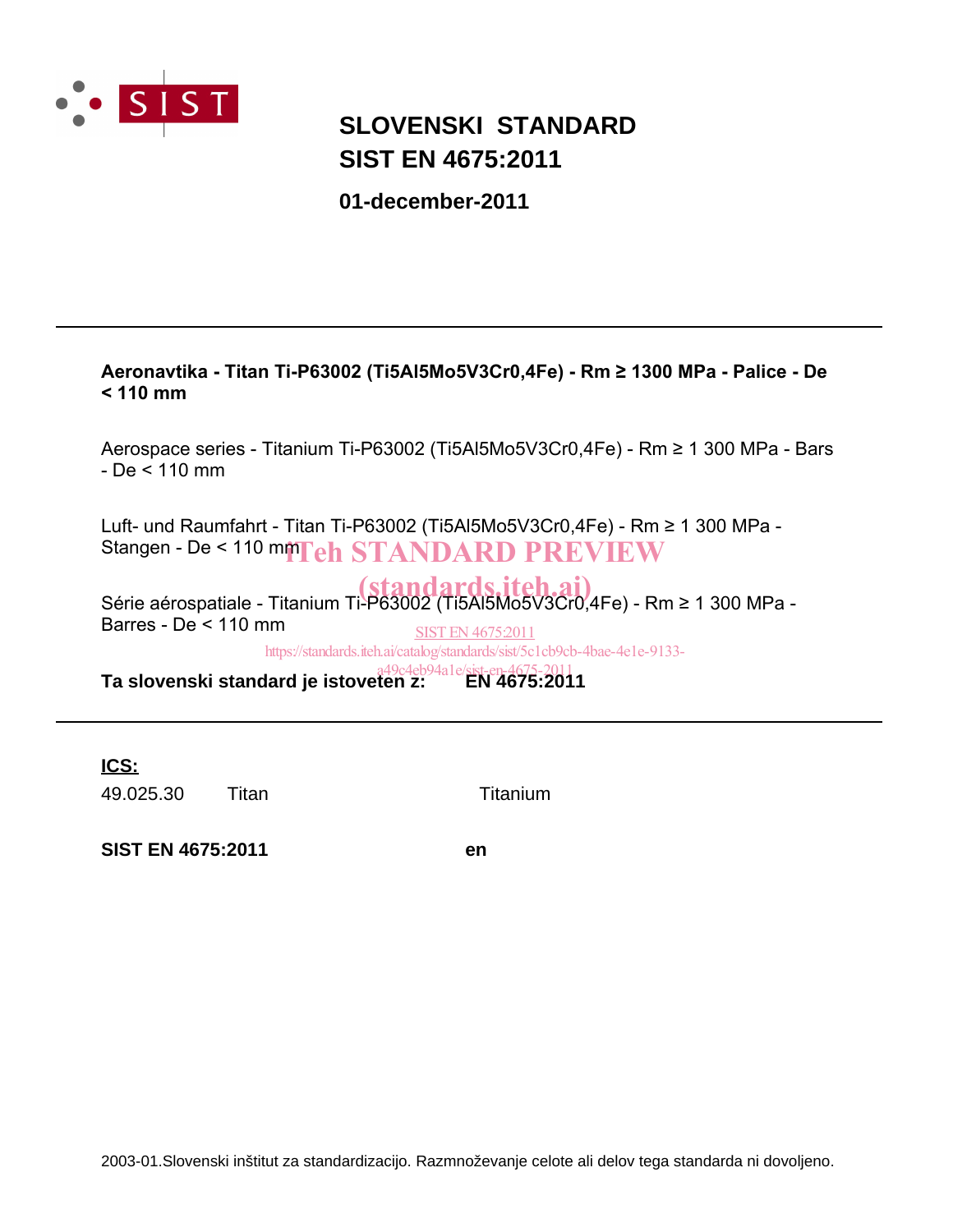

## iTeh STANDARD PREVIEW (standards.iteh.ai)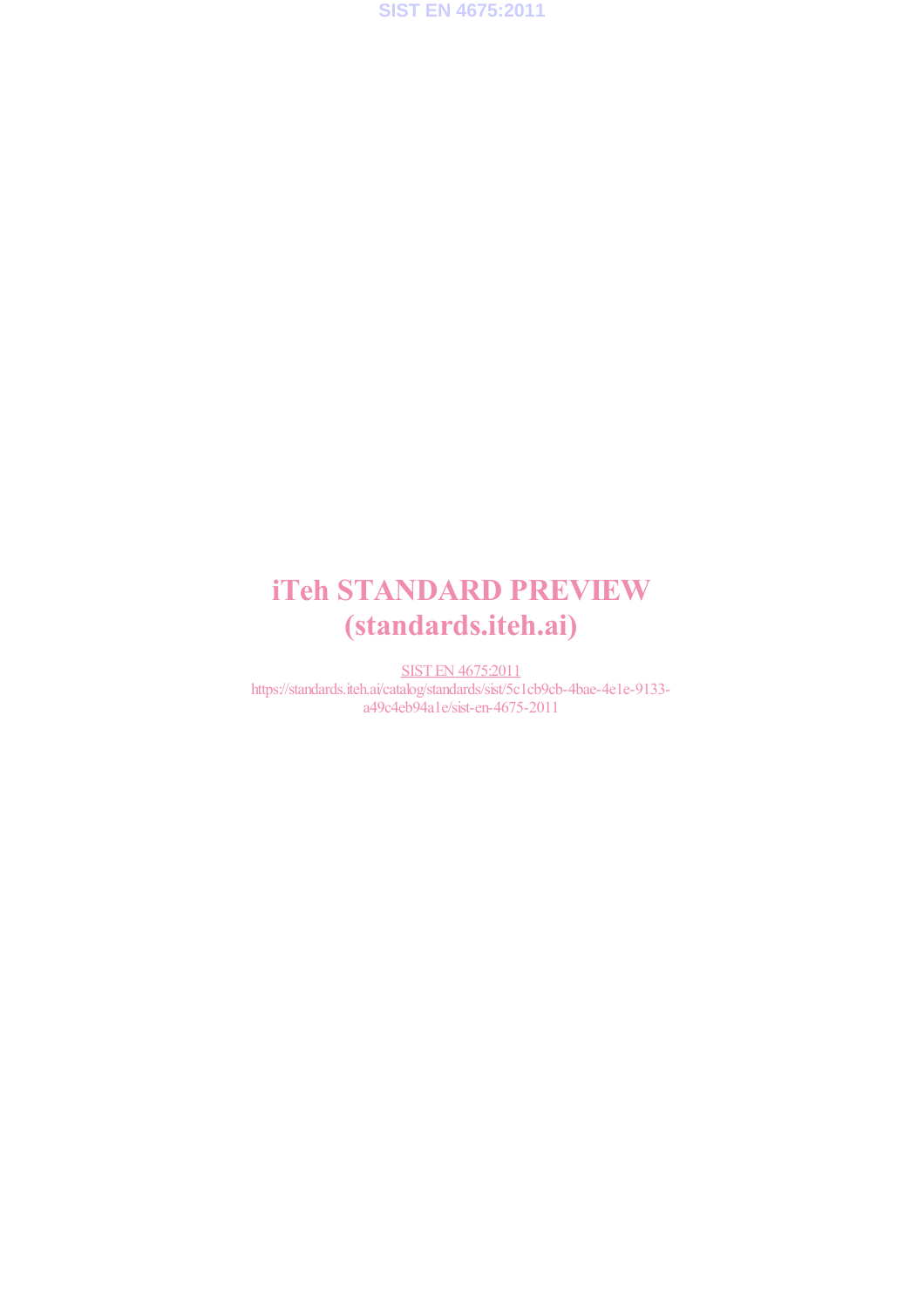#### **SIST EN 4675:2011**

# EUROPEAN STANDARD NORME EUROPÉENNE EUROPÄISCHE NORM

## **EN 4675**

June 2011

ICS 49.025.30

English Version

### Aerospace series - Titanium Ti-P63002 (Ti5Al5Mo5V3Cr0.4Fe) - Rm ≥ 1 300 MPa - Bars - De < 110 mm

Série aérospatiale - Titanium Ti-P63002 (Ti5Al5Mo5V3Cr0.4Fe) - Rm ≥ 1 300 MPa - Barres - De < 110 mm

 Luft- und Raumfahrt - Titan Ti-P63002 (Ti5Al5Mo5V3Cr0.4Fe) - Rm ≥ 1 300 MPa - Stangen - De < 110 mm

This European Standard was approved by CEN on 9 October 2010.

CEN members are bound to comply with the CEN/CENELEC Internal Regulations which stipulate the conditions for giving this European Standard the status of a national standard without any alteration. Up-to-date lists and bibliographical references concerning such national standards may be obtained on application to the CEN-CENELEC Management Centre or to any CEN member.

This European Standard exists in three official versions (English, French, German). A version in any other language made by translation under the responsibility of a CEN member into its own language and notified to the CEN-CENELEC Management Centre has the same This European Standard exists in three official versions (English, French, German). A version in any c<br>under the responsibility of a CEN member into its own language and notified to the CEN-CENELEC M<br>status as the official

CEN members are the national standards bodies of Austria, Belgium, Bulgaria, Croatia, Cyprus, Czech Republic, Denmark, Estonia, Finland, France, Germany, Greece, Hungary, Iceland, Ireland, Italy, Latvia, Lithuania, Luxembourg, Malta, Netherlands, Norway, Poland, Portugal, Romania, Slovakia, Slovenia, Spain, Sweden, Switzerland and United Kingdom.<br>SIST EN 4675:2011

> https://standards.iteh.ai/catalog/standards/sist/5c1cb9cb-4bae-4e1e-9133 a49c4eb94a1e/sist-en-4675-2011



EUROPEAN COMMITTEE FOR STANDARDIZATION COMITÉ EUROPÉEN DE NORMALISATION EUROPÄISCHES KOMITEE FÜR NORMUNG

**Management Centre: Avenue Marnix 17, B-1000 Brussels** 

Ref. No. EN 4675:2011: E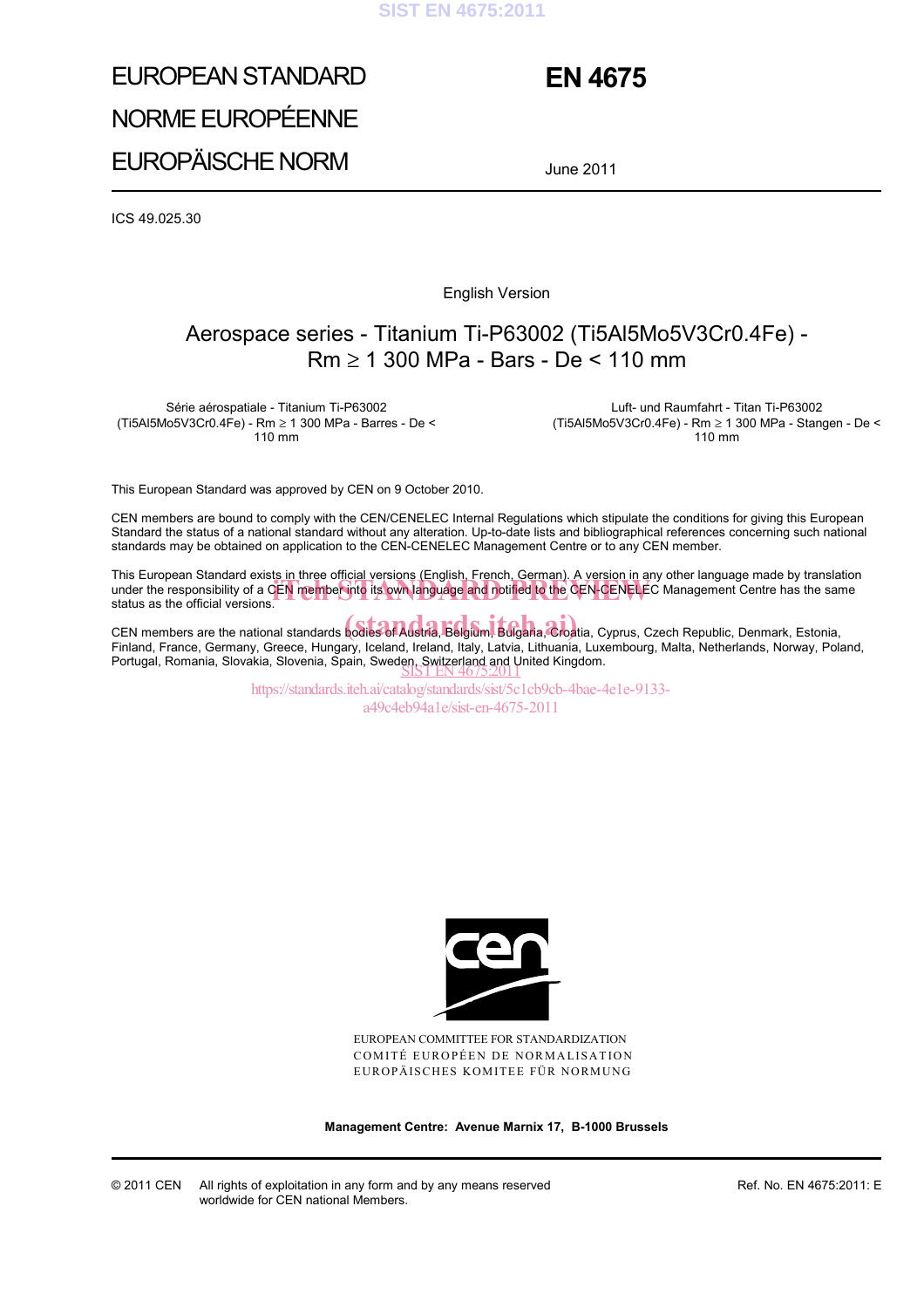### **Contents**

## **iTeh STANDARD PREVIEW** (standards.iteh.ai)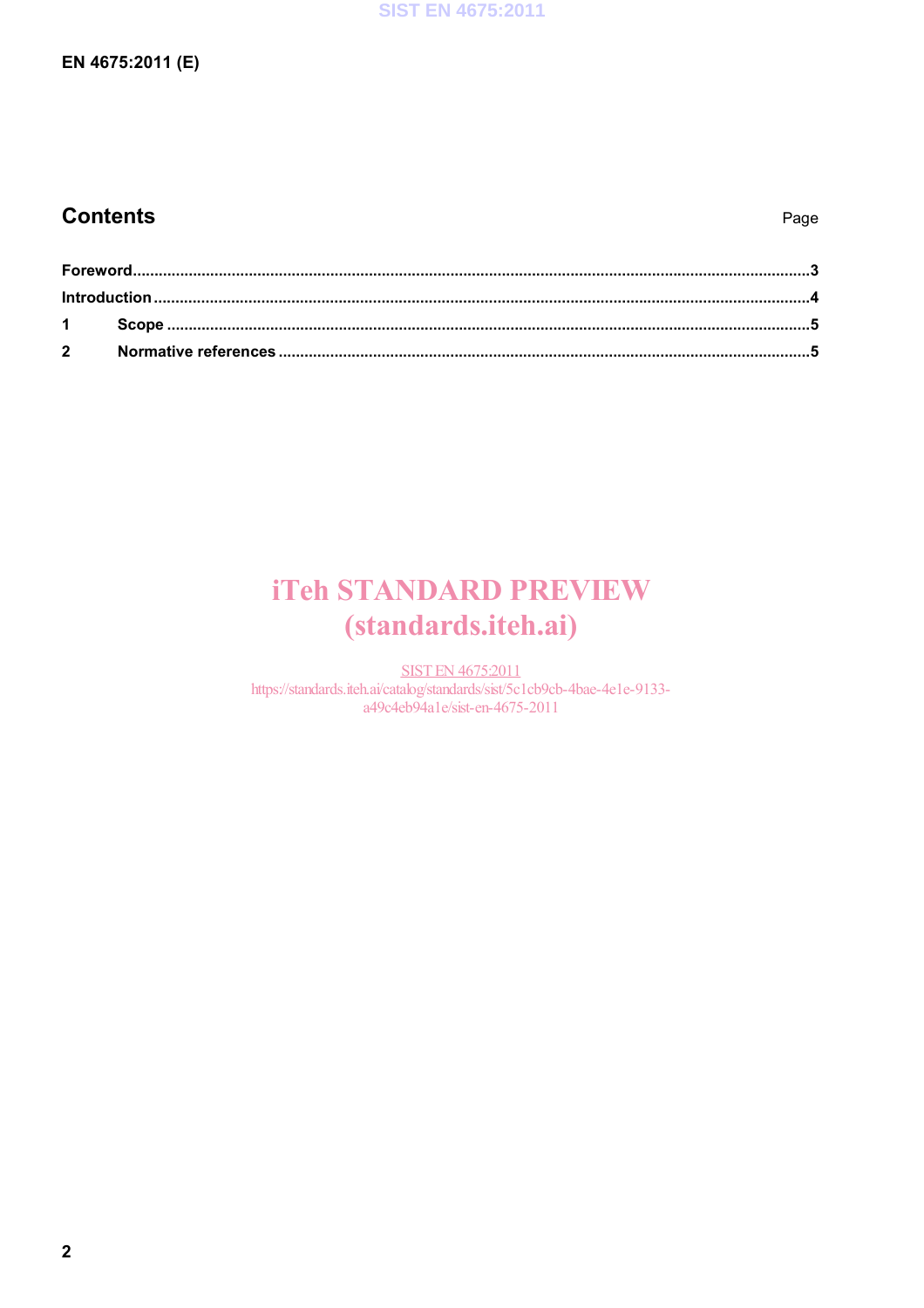### **Foreword**

This document (EN 4675:2011) has been prepared by the Aerospace and Defence Industries Association of Europe - Standardization (ASD-STAN).

After enquiries and votes carried out in accordance with the rules of this Association, this Standard has received the approval of the National Associations and the Official Services of the member countries of ASD, prior to its presentation to CEN.

This European Standard shall be given the status of a national standard, either by publication of an identical text or by endorsement, at the latest by December 2011, and conflicting national standards shall be withdrawn at the latest by December 2011.

Attention is drawn to the possibility that some of the elements of this document may be the subject of patent rights. CEN [and/or CENELEC] shall not be held responsible for identifying any or all such patent rights.

According to the CEN/CENELEC Internal Regulations, the national standards organizations of the following countries are bound to implement this European Standard: Austria, Belgium, Bulgaria, Croatia, Cyprus, Czech Republic, Denmark, Estonia, Finland, France, Germany, Greece, Hungary, Iceland, Ireland, Italy, Latvia, Lithuania, Luxembourg, Malta, Netherlands, Norway, Poland, Portugal, Romania, Slovakia, Slovenia, Spain, Sweden, Switzerland and the United Kingdom.  $\overline{\text{ARD PREVIEW}}$ 

## (standards.iteh.ai)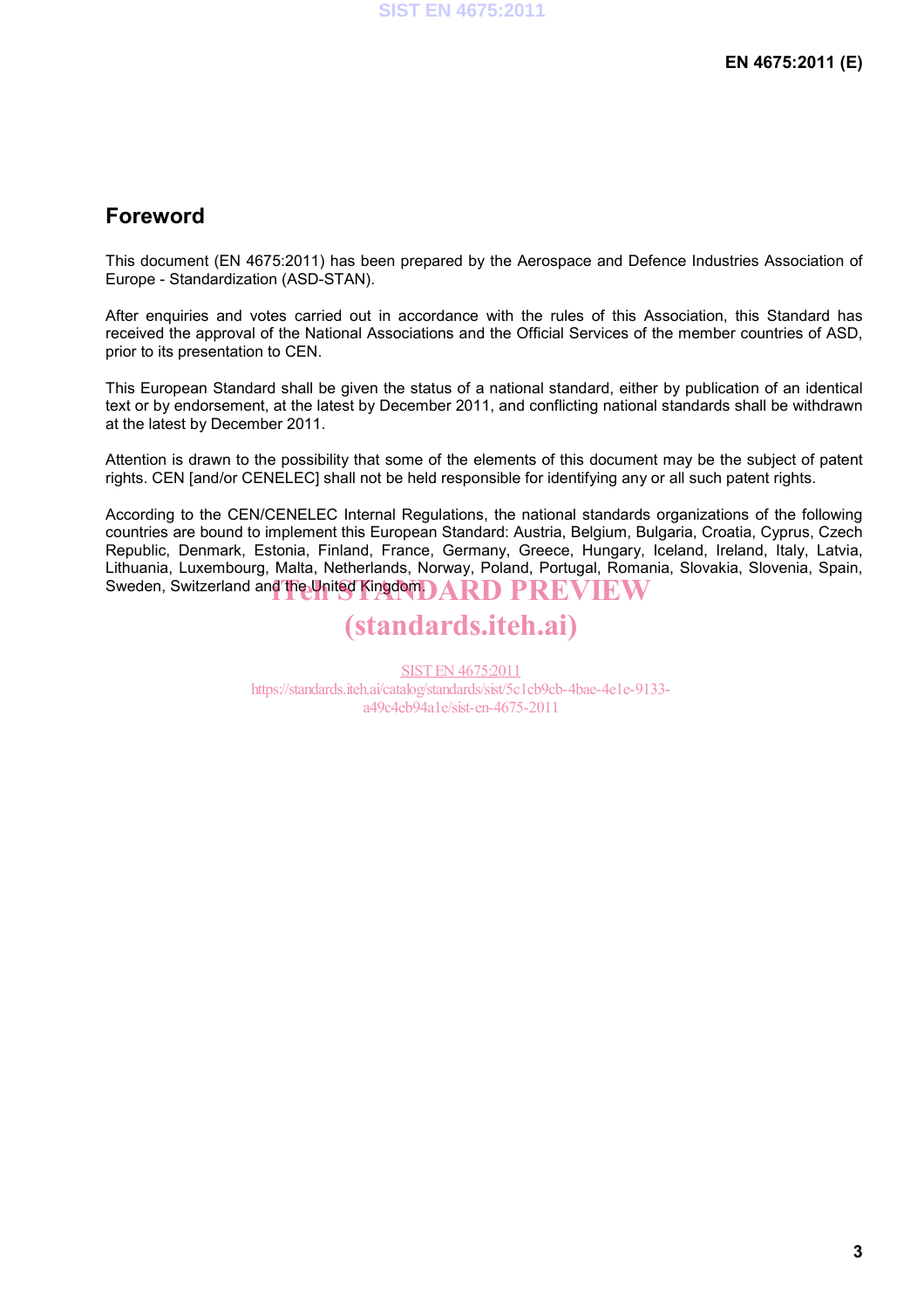### **Introduction**

This European Standard is part of the series of EN metallic material standards for aerospace applications. The general organization of this series is described in EN 4258.

This standard has been prepared in accordance with EN 4500-4.

## iTeh STANDARD PREVIEW (standards.iteh.ai)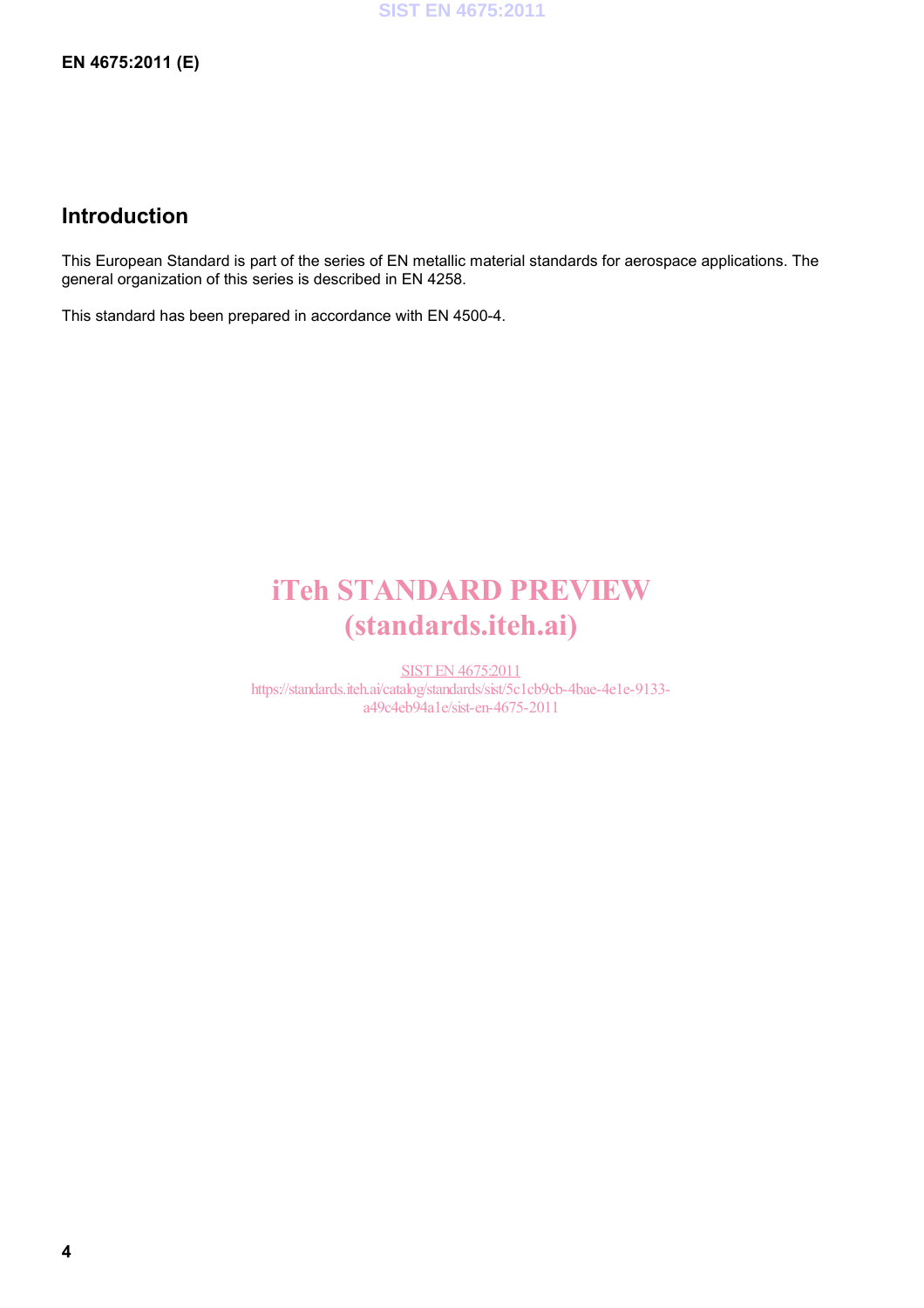#### **1 Scope**

l

This European Standard specifies the requirements relating to:

Titanium Ti-P63002 (Ti5Al5Mo5V3Cr0.4Fe)  $R_m \ge 1300$  MPa Bars *D*e < 100 mm

for aerospace applications.

#### **2 Normative references**

The following referenced documents are indispensable for the application of this document. For dated references, only the edition cited applies. For undated references, the latest edition of the referenced document (including any amendments) applies.

EN 4258, *Aerospace series — Metallic materials — General organization of standardization — Links between types of EN standards and their use*

EN 4500-4, *Aerospace series — Metallic materials — Rules for drafting and presentation of material*  standards — Part 4: Specific rules for titanium and titanium alloys  $1/\sqrt{EW}$ 

EN 4800-002, *Aerospace series* — **Titanium and titanium alloys +** Technical specification — Part 002: Bar<br>and section.<sup>1)</sup> *and section* 1)

<sup>1)</sup> Published as ASD-STAN Prestandard at the date of publication of this standard.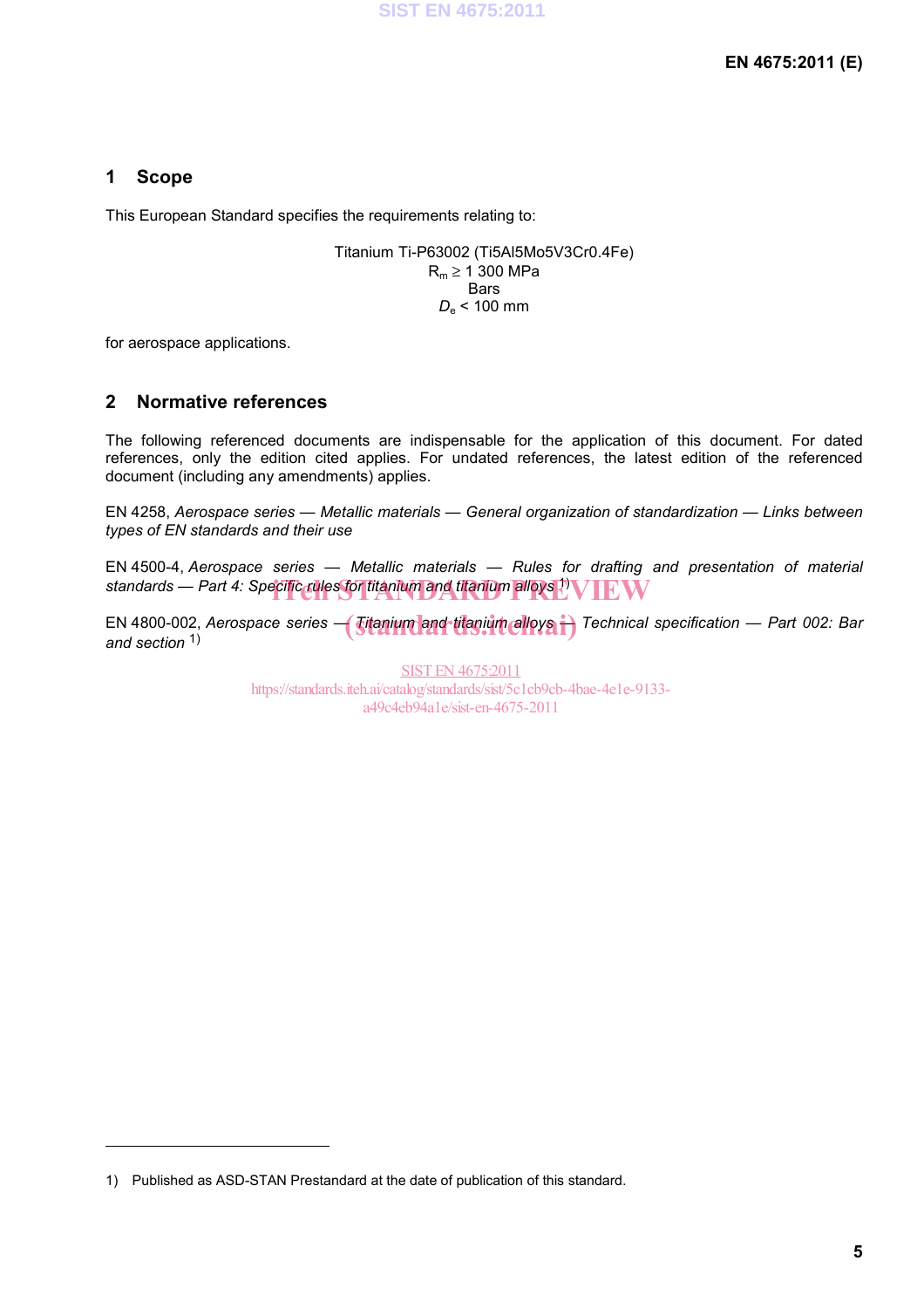| 1                  | Material designation    |             |  | Ti-P63002 (Ti5Al5Mo5V3Cr0,4Fe) |                                                                                                               |      |      |      |         |                                                       |      |       |       |       |       |  |  |
|--------------------|-------------------------|-------------|--|--------------------------------|---------------------------------------------------------------------------------------------------------------|------|------|------|---------|-------------------------------------------------------|------|-------|-------|-------|-------|--|--|
| 2                  | Chemical                | Flement     |  |                                |                                                                                                               |      |      |      |         |                                                       |      |       |       |       | Other |  |  |
|                    | composition             |             |  | Al                             | Mo                                                                                                            | V    | Cr   | Fe   | $\circ$ | $\mathsf{C}$                                          | N    | Υ     | Each  | Total | Ti    |  |  |
|                    | $\%$                    | min.        |  | 4,40                           | 4,00                                                                                                          | 4,00 | 2,50 | 0,30 |         |                                                       |      |       |       |       |       |  |  |
|                    |                         | max.        |  | 5,70                           | 5,50                                                                                                          | 5,50 | 3,50 | 0,50 | 0, 18   | 0, 10                                                 | 0,05 | 0,005 | 0, 10 | 0,30  | Base  |  |  |
| 3                  | Method of melting       |             |  |                                |                                                                                                               |      |      |      |         | Vacuum melted. Final melting by consumable electrode. |      |       |       |       |       |  |  |
|                    | 4.1 Form                |             |  | <b>Bars</b>                    |                                                                                                               |      |      |      |         |                                                       |      |       |       |       |       |  |  |
| 4.2                | Method of production    |             |  | Hot rolled.                    |                                                                                                               |      |      |      |         |                                                       |      |       |       |       |       |  |  |
| 4.3                | Limit dimension(s)      | $D_e$ < 110 |  |                                |                                                                                                               |      |      |      |         |                                                       |      |       |       |       |       |  |  |
| 5                  | Technical specification | EN 4800-002 |  |                                |                                                                                                               |      |      |      |         |                                                       |      |       |       |       |       |  |  |
| 6.1                | Delivery condition      |             |  | Non heat treated.              |                                                                                                               |      |      |      |         |                                                       |      |       |       |       |       |  |  |
|                    | Heat treatment          |             |  |                                |                                                                                                               |      | —    |      |         |                                                       |      |       |       |       |       |  |  |
| 6.2                | Delivery condition code | F           |  |                                |                                                                                                               |      |      |      |         |                                                       |      |       |       |       |       |  |  |
| 7<br>Use condition |                         |             |  |                                | Solution treated and precipitation aged.                                                                      |      |      |      |         |                                                       |      |       |       |       |       |  |  |
|                    | Heat treatment          |             |  |                                | 15 °C to 40 °C below beta-transus/ $t = 1 h / AC$ or inert gas<br>+ 540 °C ≤ $\theta$ ≤ 650 °C / t ≥ 8 h / AC |      |      |      |         |                                                       |      |       |       |       |       |  |  |

#### Characteristics

|     |                                                        |                                        |                           |                          | NIN                                                                                                  | <b>INVALINAV</b><br>DD |                |  |  |  |
|-----|--------------------------------------------------------|----------------------------------------|---------------------------|--------------------------|------------------------------------------------------------------------------------------------------|------------------------|----------------|--|--|--|
| 8.1 |                                                        | Test sample(s)                         |                           |                          |                                                                                                      | See EN 4800-002.       |                |  |  |  |
| 8.2 | Test piece(s)                                          |                                        |                           |                          | <b>Standards.ite In 4800,002.</b>                                                                    |                        |                |  |  |  |
| 8.3 | <b>Heat treatment</b>                                  |                                        |                           |                          | Solution treated and aged.                                                                           |                        |                |  |  |  |
| 9   | Dimensions concerned<br>mm                             |                                        |                           |                          | 212 I<br>D≤75.<br>//standards.jteh.ai/<br>$75 < D \le 110$<br>/catalog/standards/sist/5c1cb9cb-4bae- |                        |                |  |  |  |
| 10  | Thickness of cladding on<br>each face<br>$\frac{0}{0}$ |                                        |                           |                          | a49c4eb94a1e/sist-en-4675-2011                                                                       |                        |                |  |  |  |
| 11  | Direction of test piece                                |                                        |                           |                          | L                                                                                                    | L                      | T <sup>a</sup> |  |  |  |
| 12  |                                                        | Temperature                            | $\theta$                  | $^{\circ}C$              | Ambient                                                                                              |                        |                |  |  |  |
| 13  |                                                        | Proof stress                           | $R_{p0,2}$                | MPa                      | $\geq 1200$                                                                                          | $\geq 1200$            | $\geq 1200$    |  |  |  |
| 14  | Т                                                      | Strength                               | $R_m$                     | MPa                      | $\geq 1300$                                                                                          | $\geq 1300$            | $\geq 1300$    |  |  |  |
| 15  |                                                        | Elongation                             | A                         | $\%$                     | $\geq 6$                                                                                             | $\geq 6$               | $\geq 4$       |  |  |  |
| 16  |                                                        | Reduction of area                      | Z                         | $\%$                     | $\geq 10$                                                                                            | $\geq 10$              | $\geq 8$       |  |  |  |
| 17  | <b>Hardness</b>                                        |                                        |                           |                          |                                                                                                      |                        |                |  |  |  |
| 18  | Shear strength                                         |                                        | $\mathsf{R}_{\mathrm{c}}$ | MPa                      |                                                                                                      |                        |                |  |  |  |
| 19  | Bending                                                |                                        | $\sf k$                   | $\overline{\phantom{0}}$ |                                                                                                      |                        |                |  |  |  |
| 20  | Impact strength                                        |                                        |                           |                          |                                                                                                      |                        |                |  |  |  |
| 21  |                                                        | $^{\circ}C$<br>$\theta$<br>Temperature |                           |                          |                                                                                                      |                        |                |  |  |  |
| 22  |                                                        | Time<br>h                              |                           |                          | -                                                                                                    |                        |                |  |  |  |
| 23  | $\mathsf{C}$                                           | <b>Stress</b>                          | $\sigma_{\rm a}$          | <b>MPa</b>               |                                                                                                      |                        |                |  |  |  |
| 24  |                                                        | $\%$<br>Elongation<br>a                |                           |                          |                                                                                                      |                        |                |  |  |  |
| 25  |                                                        | Rupture stress                         | $\sigma_{\mathsf{R}}$     | MPa                      |                                                                                                      | -                      |                |  |  |  |
| 26  | Elongation at<br>rupture<br>$\%$<br>A                  |                                        |                           |                          |                                                                                                      |                        |                |  |  |  |
| 27  | Notes (see line 98)                                    |                                        |                           |                          |                                                                                                      | a                      |                |  |  |  |